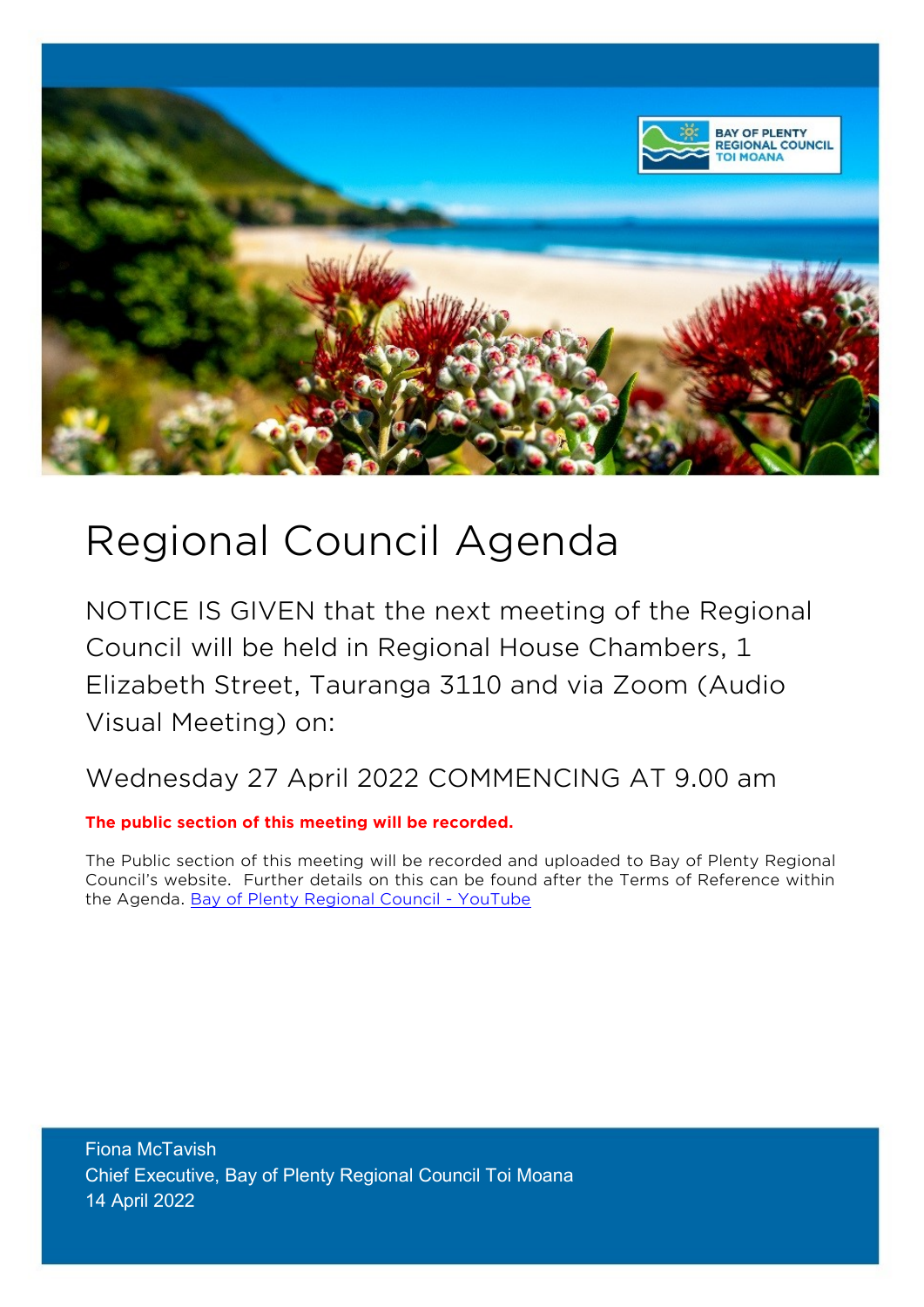## **Council**

### **Membership**

| Chairperson               | Chairman Doug Leeder                                                                                     |  |  |
|---------------------------|----------------------------------------------------------------------------------------------------------|--|--|
| <b>Deputy Chairperson</b> | Cr Jane Nees                                                                                             |  |  |
| <b>Members</b>            | All Councillors                                                                                          |  |  |
| Quorum                    | Seven members, consisting of half the number of members                                                  |  |  |
| <b>Meeting frequency</b>  | Six weekly or as required for Annual Plan, Long Term Plan and<br>other relevant legislative requirements |  |  |

### **Purpose**

- Enable democratic local decision-making and action by, and on behalf of, Bay of Plenty communities.
- Meet the current and future needs of communities for good-quality local infrastructure, local public services, and performance of regulatory functions in a way that is most cost-effective for households and businesses.
- Set the overarching strategic direction for Bay of Plenty Regional Council as an organisation.
- Hold ultimate responsibility for allocating financial resources across the Council.

### **Role**

- Address Local Electoral Act matters and Local Government Rating Act matters.
- Oversee all matters relating to identifying and contributing to community outcomes.
- Consider and agree on matters relating to significant new activities or areas of involvement such as infrastructure which are not the responsibility of a specific committee.
- Provide regional leadership on key issues that require a collaborative approach between a number of parties.
- Review and decide the Council's electoral and representation arrangements.
- Consider issues of regional significance which are not the responsibility of any specific standing committee or that are of such regional significance/high public interest that the full Council needs to decide on them.
- Adopt Council's Policy on Significance and Engagement Policy.
- Develop, adopt and implement the Triennial Agreement, Code of Conduct and Standing Orders.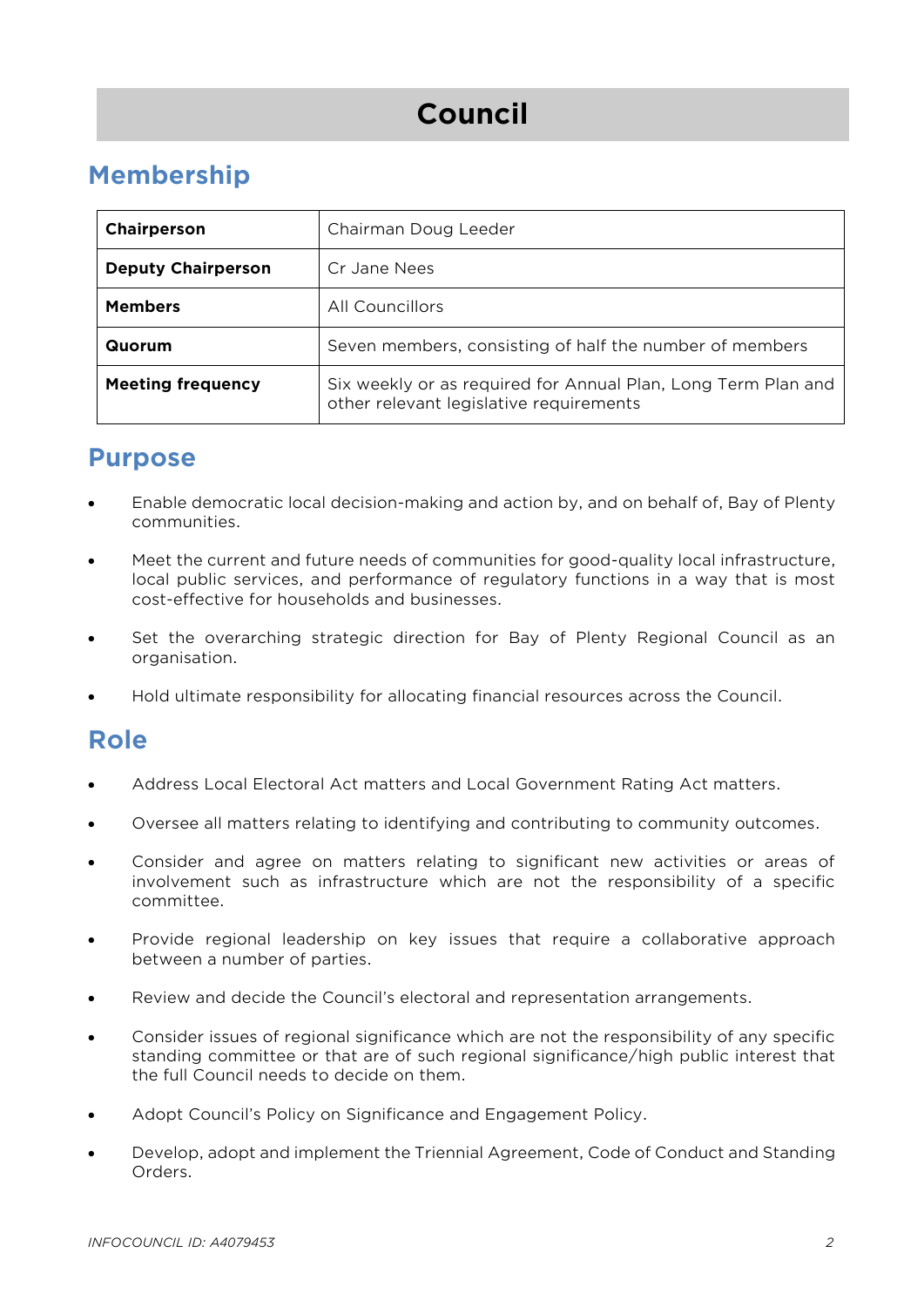- Consider and agree on matters relating to elected members' remuneration.
- Appoint the Chief Executive, and review their contract, performance and remuneration at least annually.
- Approve all delegations to the Chief Executive, including the authority for further delegation to staff.
- Oversee the work of all committees and subcommittees.
- Receive and consider recommendations and matters referred to it by its committees, joint committees, subcommittees and working parties.
- Approve membership to external bodies and organisations, including Council Controlled Organisations.
- Develop, adopt and review policies for, and monitor the performance of, Council Controlled Organisations.
- Monitor and review the achievement of outcomes for the Bay of Plenty Community.
- Review and approve strategic matters relating to the sale, acquisition and development of property for the purposes of meeting Council's organisational requirements and implement Regional Council policy.
- Address strategic corporate matters including property and accommodation.
- Consider and agree on the process to develop the Long Term Plan, Annual Plan and Annual Report.
- Adopt the Long Term Plan, Annual Plan and budgets variations, and Annual Report.
- Adopt Council policies as required by statute (for example Regional Policy Statement and Regional Land Transport Strategy) to be decided by Council or outside of committee delegations (for example infrastructure policy).
- Develop, review and approve Council's Financial Strategy and funding and financial policies and frameworks.
- Institute any proceedings in the High Court that are not injunctive proceedings.
- Exercise the powers and duties conferred or imposed on Council by the Public Works Act 1981.

### **Delegations from Council to committees**

- Council has a role to monitor the functioning of all committees.
- Council will consider matters not within the delegation of any one Council committee.
- Council may at any time, revoke or modify a delegation to a Council committee, either permanently, for a specified time or to address a specific matter, if it considers there is good reason to do so.
- The delegations provided to committees may be further delegated to subcommittees unless the power of further delegation is restricted by Council or by statute.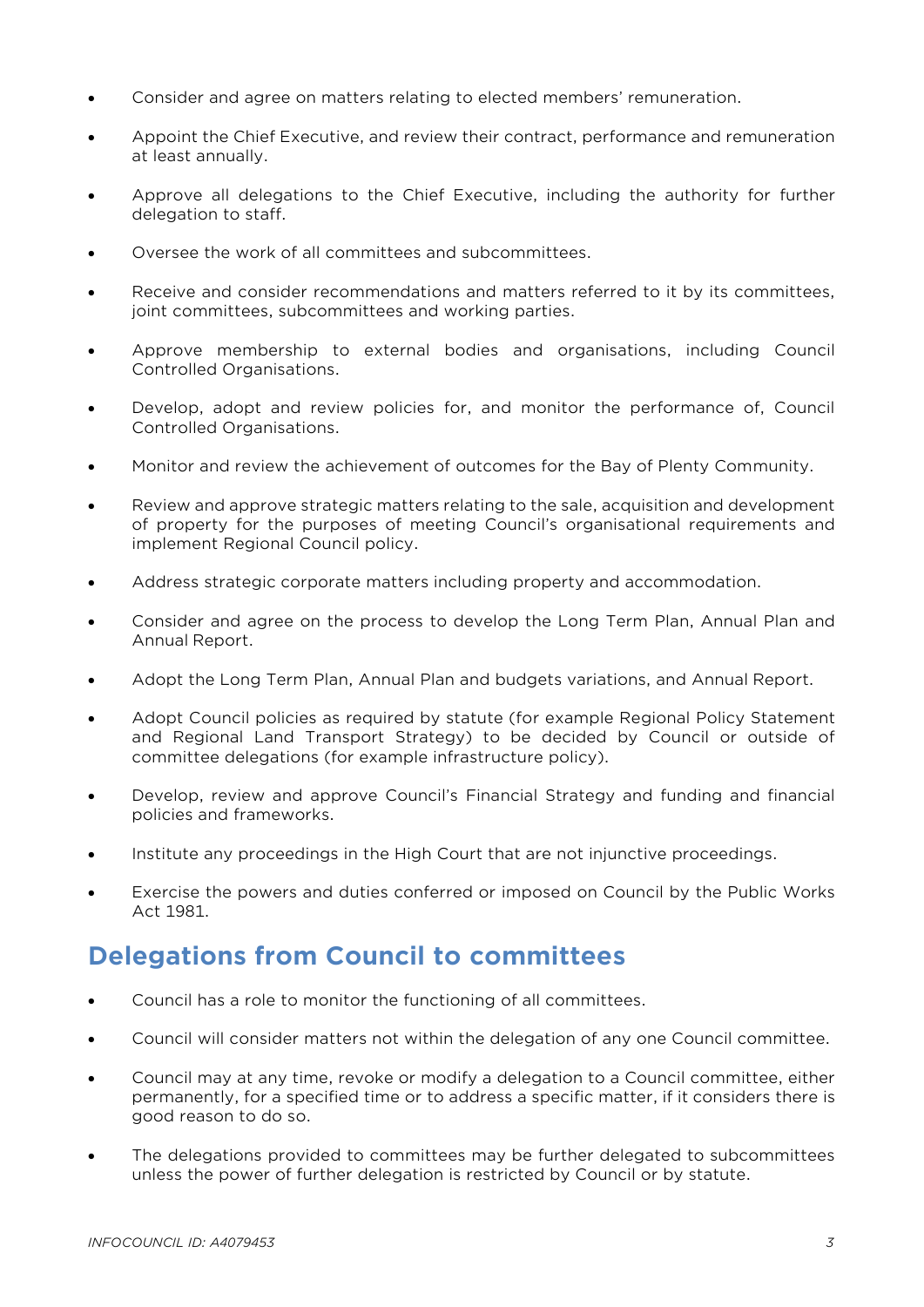- It is accepted in making these delegations that:
- The committees, in performing their delegated functions, powers or duties, may, without confirmation by the Council, exercise or perform them in a like manner and with the same effect as the Council itself could have exercised or performed them.
- The delegated powers given shall at all times be subject to their current policies and principles or directions, as given by the Council from time to time.
- The chairperson of each committee shall have the authority to exercise their discretion, as to whether or not the delegated authority of the committee be used where, in the opinion of the chairperson, circumstances warrant it.

### **Powers that cannot be delegated**

Under Clause 32 Schedule 7 of the Local Government Act 2002, Council must make the following decisions:

- Make a rate.
- Make a bylaw.
- Borrow money or purchase or dispose of assets, other than in accordance with the long-term plan.
- Adopt the long-term plan, annual plan, or annual report.
- Appoint a chief executive.
- Adopt policies required to be adopted and consulted on under the Local Government Act 2002 in association with the long-term plan or developed for the purpose of the local governance statement.
- Adopt a remuneration and employment policy.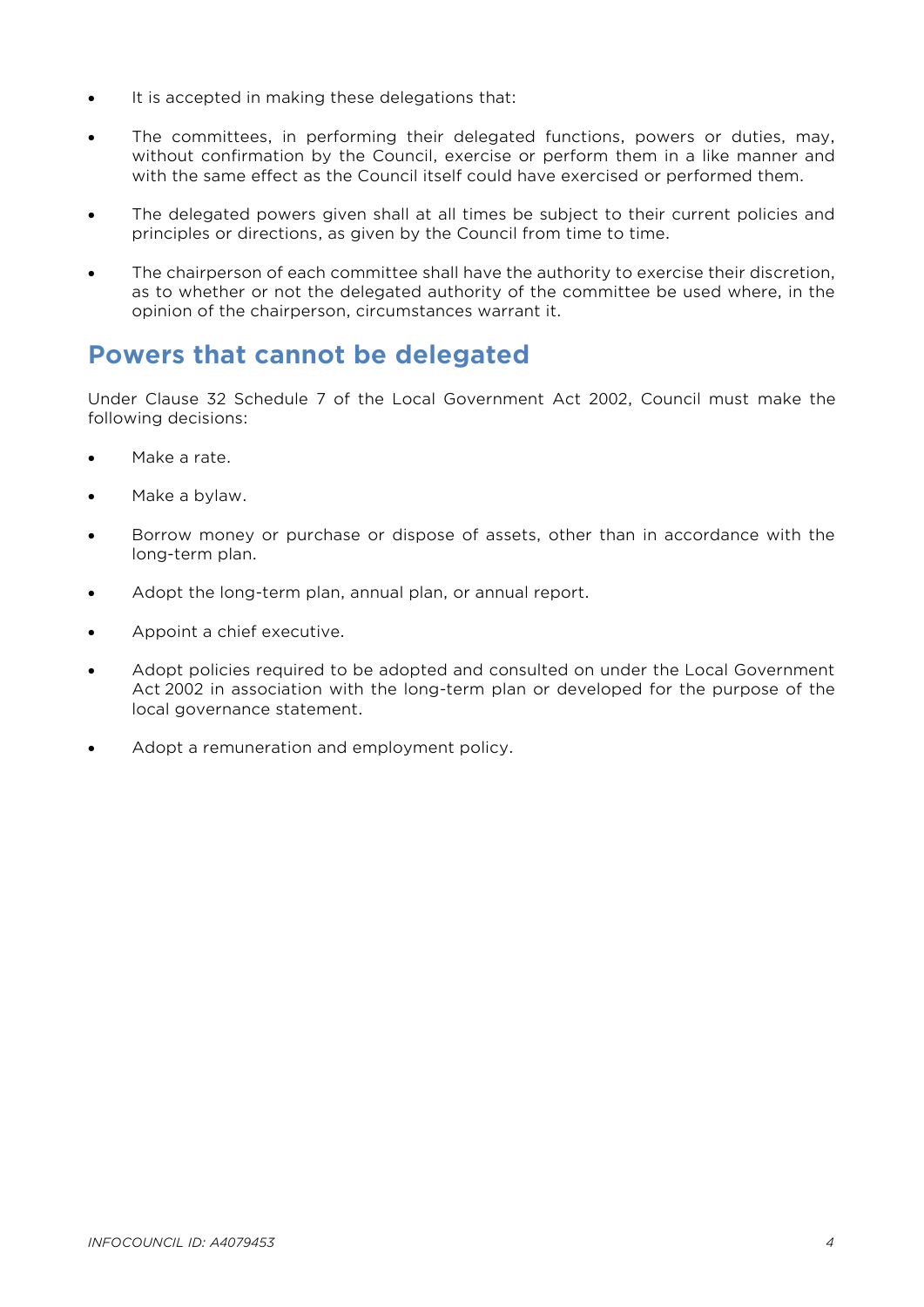### **Recording of Meetings**

Please note the Public section of this meeting is being recorded in accordance with Council's Live Streaming and Recording of Meetings Protocols which can be viewed on Council's website. The recording will be archived and made publicly available on Council's website within two working days after the meeting on www.boprc.govt.nz for a period of three years (or as otherwise agreed to by Council).

All care is taken to maintain your privacy; however, as a visitor in the public gallery or as a participant at the meeting, your presence may be recorded. By remaining in the public gallery, it is understood your consent is given if your image is inadvertently broadcast.

Opinions expressed or statements made by individual persons during a meeting are not the opinions or statements of the Bay of Plenty Regional Council. Council accepts no liability for any opinions or statements made during a meeting.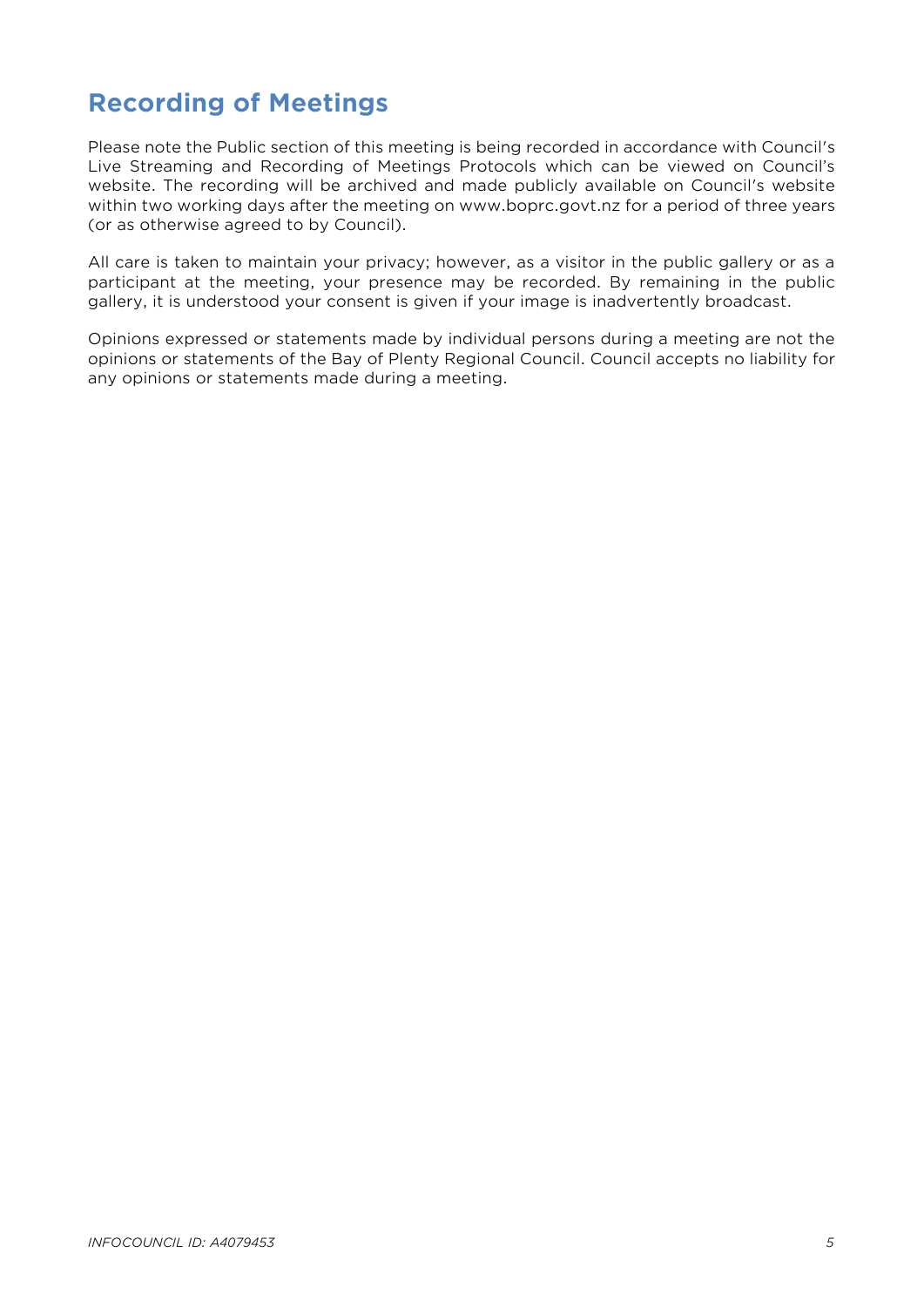# **Bay of Plenty Regional Council - Toi Moana**

## **Governance Commitment**

### **mō te taiao, mō ngā tāngata - our environment and our people go hand-in-hand.**

We provide excellent governance when, individually and collectively, we:

- Trust and respect each other
- Stay strategic and focused
- Are courageous and challenge the status quo in all we do
- Listen to our stakeholders and value their input
- Listen to each other to understand various perspectives
- Act as a team who can challenge, change and add value
- Continually evaluate what we do

**TREAD LIGHTLY, THINK DEEPLY, ACT WISELY, SPEAK KINDLY.**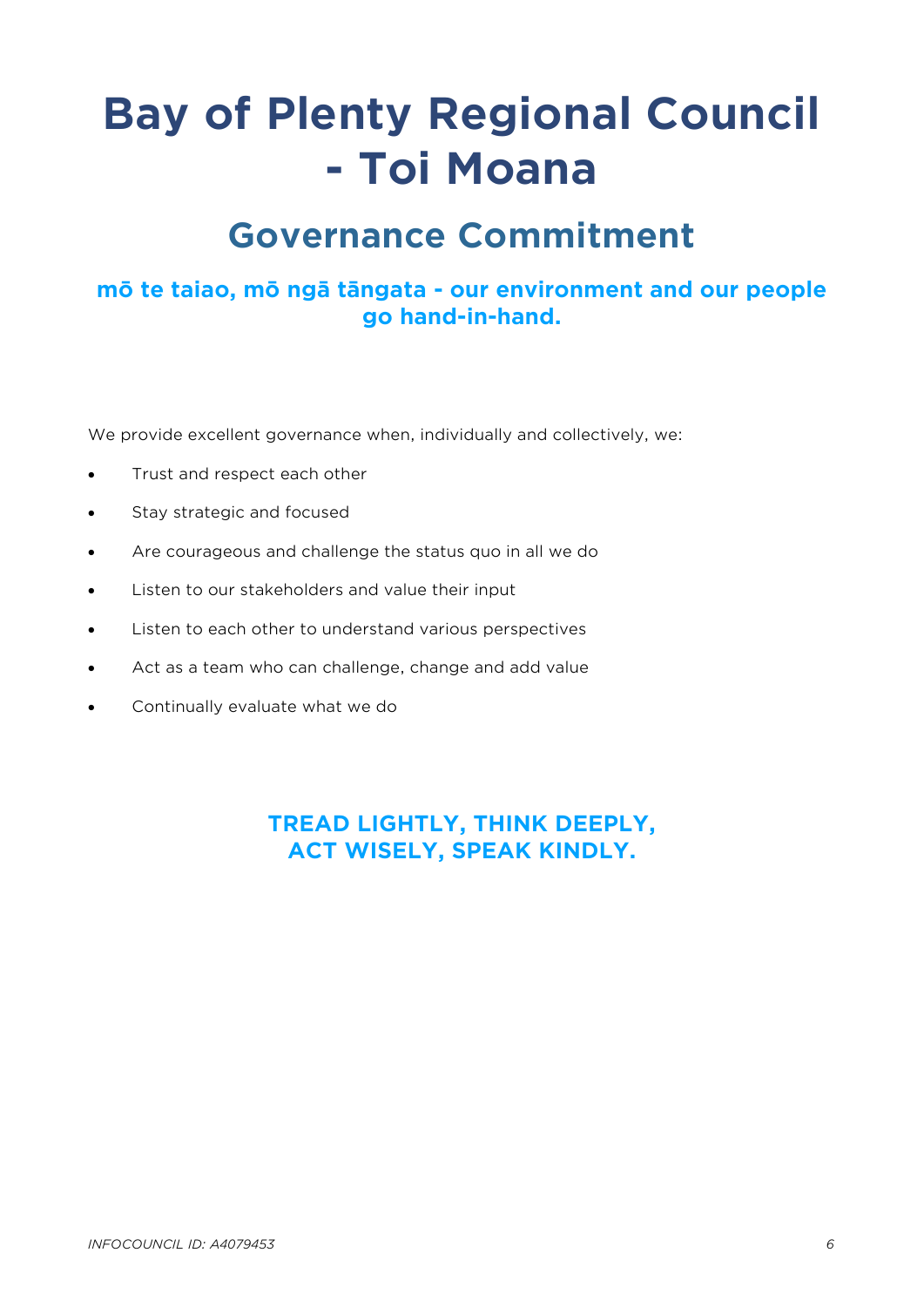**Recommendations in reports are not to be construed as Council policy until adopted by Council.**

# **Agenda**

*E te Atua nui tonu, ko mātau ēnei e inoi atu nei ki a koe, kia tau mai te māramatanga ki a mātau whakarite mō tēnei rā, arahina hoki mātau, e eke ai te ōranga tonu ki ngā āhuatanga katoa a ngā tangata ki tō mātau rohe whānui tonu. Āmine.*

*"Almighty God we ask that you give us wisdom in the decisions we make here today and give us guidance in working with our regional communities to promote their social, economic, environmental and cultural well-being. Amen".*

- **1. Opening Karakia**
- **2. Apologies**
- **3. Public Forum**
- **4. Items not on the Agenda**
- **5. Order of Business**
- **6. Declaration of Conflicts of Interest**
- **7. Public Excluded Business to be Transferred into the Open**
- **8. Public Excluded Section**

**Resolution to exclude the public**

**Excludes the public from the following parts of the proceedings of this meeting as set out below:**

**The general subject of each matter to be considered while the public is excluded, the reason for passing this resolution in relation to each matter, and the specific grounds under section 48(1) of the Local Government Official Information and Meetings Act 1987 for the passing of this resolution are as follows:**

| <b>Item</b><br>No. | Subject of each<br>matter to be<br>considered | <b>Reason for passing</b><br>this resolution in<br>relation to each<br>matter                                                                        | <b>Grounds under</b><br>Section 48(1) for<br>the passing of<br>this resolution | When the item<br>can be released<br>into the public |
|--------------------|-----------------------------------------------|------------------------------------------------------------------------------------------------------------------------------------------------------|--------------------------------------------------------------------------------|-----------------------------------------------------|
| 8.1                | Managed<br>Retreat<br>Programme               | Withholding the<br>information is<br>necessary to<br>protect the privacy<br>of natural persons,<br>including that of<br>deceased natural<br>persons. | 48(1)(a)(i)<br>Section $7(2)(a)$ .                                             | To remain in<br>public excluded.                    |